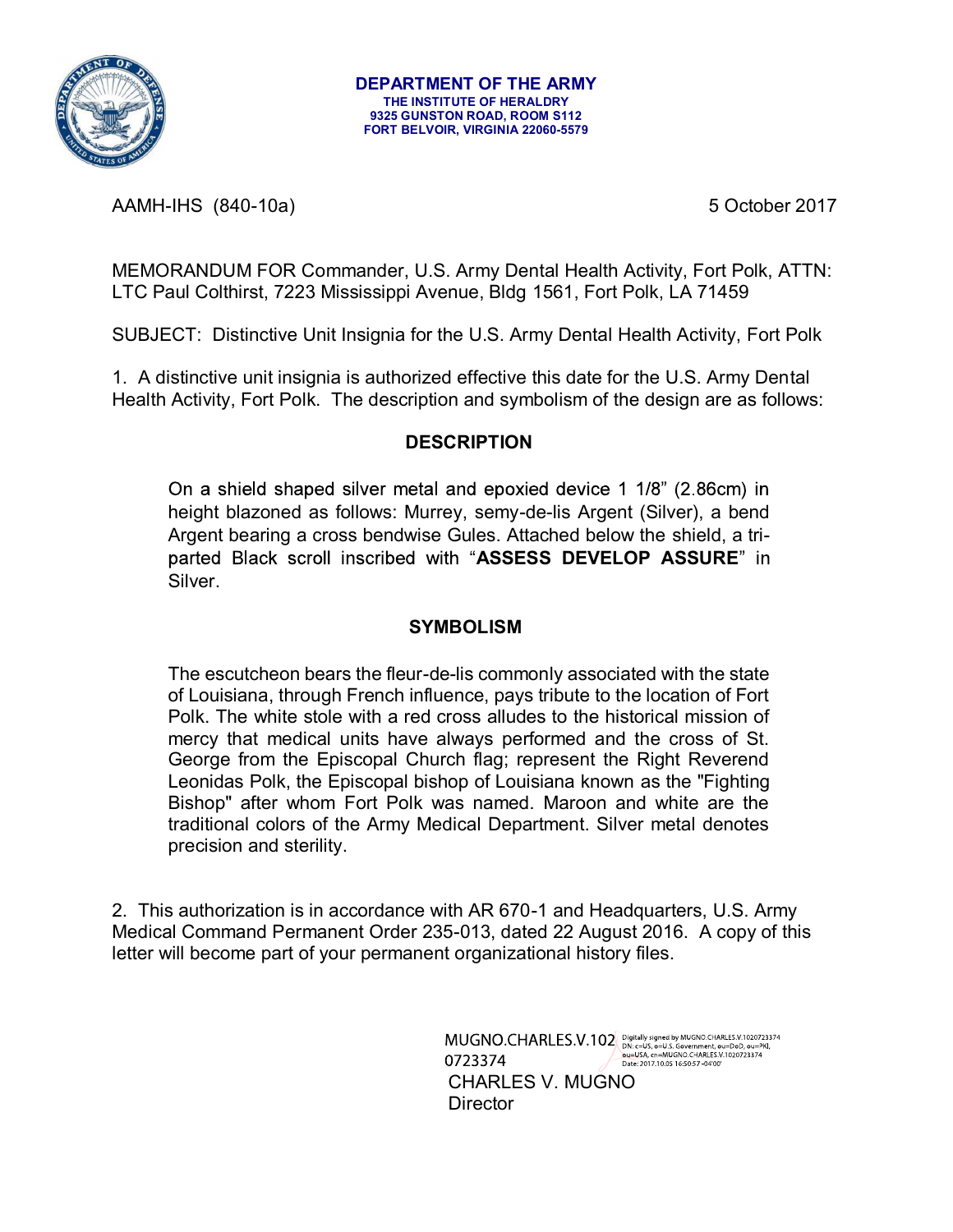

## DENTAL HEALTH ACTIVITY FORT POLK, LOUISIANA

#### \*\* This Drawing is 6x-Actual Size\*\*

ACTUAL SIZE-------1 1/8" ± 1/64" High (2.86 cm ± 0.04 cm)

METAL COLOR------Silver **PLATING--------------Nickel** 

**DESIGN:** CHARGES-------------Flush

LETTERING----------Finished metal PIERCING------------None, area between scroll and shield to be recessed and textured EPOXY----------------Stoning CHIP No's-------------Red #1, Red #6, Black #26, White #28

# **TYPE II D-6970**

### **FOR COLOR PLACEMENT ONLY NOT FOR COLOR MATCH**

**APPROVED** 

THE INSTITUTE OF HERALDRY,<br>DEPARTMENT OF THE ARMY

MUGNO.CHARLES.V.10207 Digitally signed by MUGNO.CHARLES.V.1020723374 23374

DN: c=US, o=U.S. Government, ou=DoD, ou=PKI,<br>DN: c=US, o=U.S. Government, ou=DoD, ou=PKI,<br>ou=USA, cn=MUGNO.CHARLES.V.1020723374<br>Date: 2017.09.25 14:37:42 -04'00'

CHARLES V. MUGNO **DIRECTOR**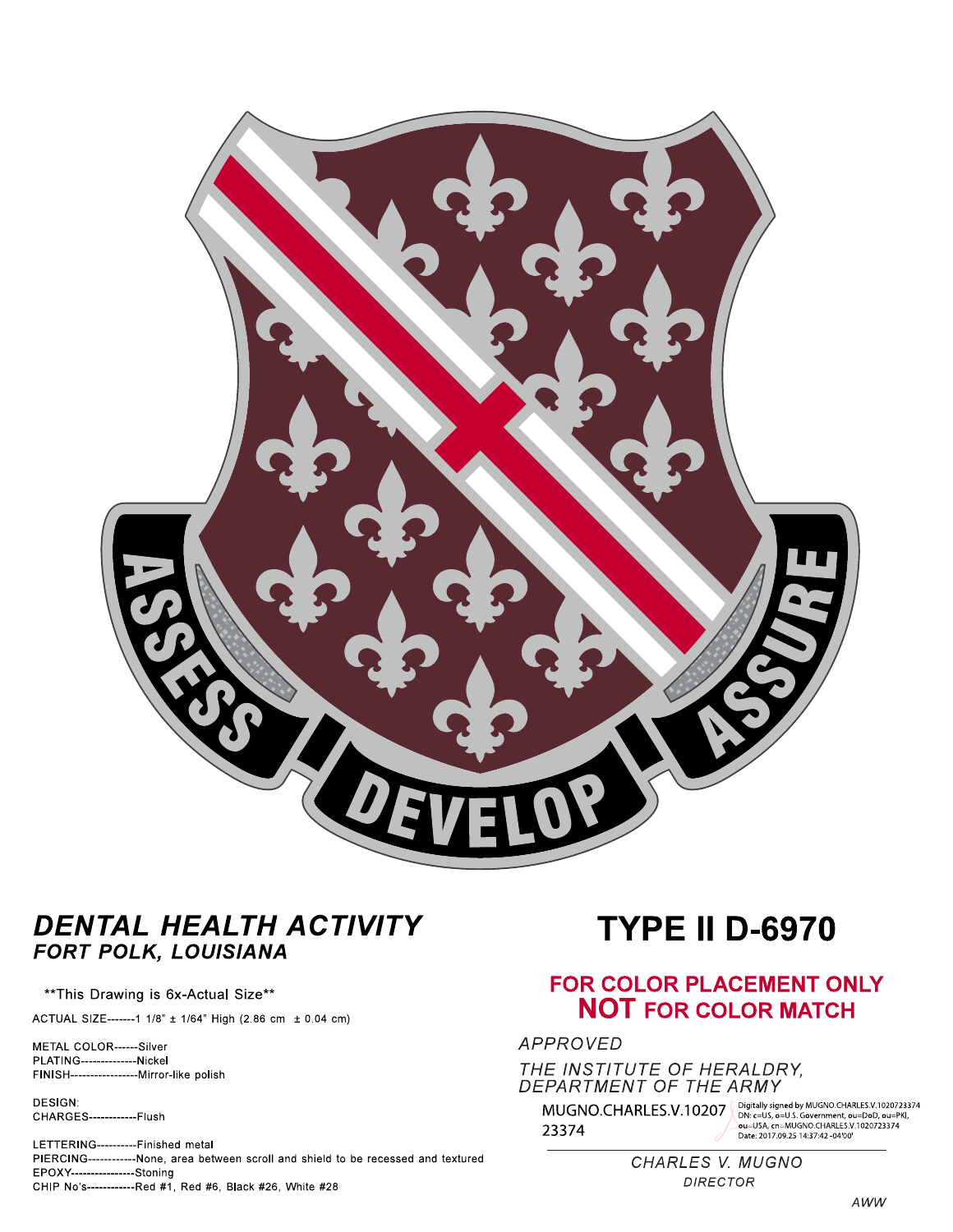

## DENTAL HEALTH ACTIVITY FORT POLK, LOUISIANA

#### \*\* This Drawing is 6x-Actual Size\*\*

ACTUAL SIZE-------1 1/8" ± 1/64" High (2.86 cm ± 0.04 cm)

METAL COLOR------Silver **PLATING--------------Nickel** 

**DESIGN:** CHARGES-------------Flush

LETTERING----------Finished metal PIERCING------------None, area between scroll and shield to be recessed and textured EPOXY----------------Stoning CHIP No's-------------Red #1, Red #6, Black #26, White #28

# **TYPE II D-6970**

APPROVED THE INSTITUTE OF HERALDRY, DEPARTMENT OF THE ARMY

> $\text{MUGNO}. \text{CHARLES.V.1020}^{\text{Digitally signed by MUGNO}. \text{CHAPTER 1.102723374}}_{\text{DN: c=US, o=U.S. Government, ou=DoD, ou=PK}}$ ou=USA, cn=MUGNO.CHARLES.V.1020723374<br>Date: 2017.09.25 14:38:03 -04'00' 723374

> > CHARLES V. MUGNO **DIRECTOR**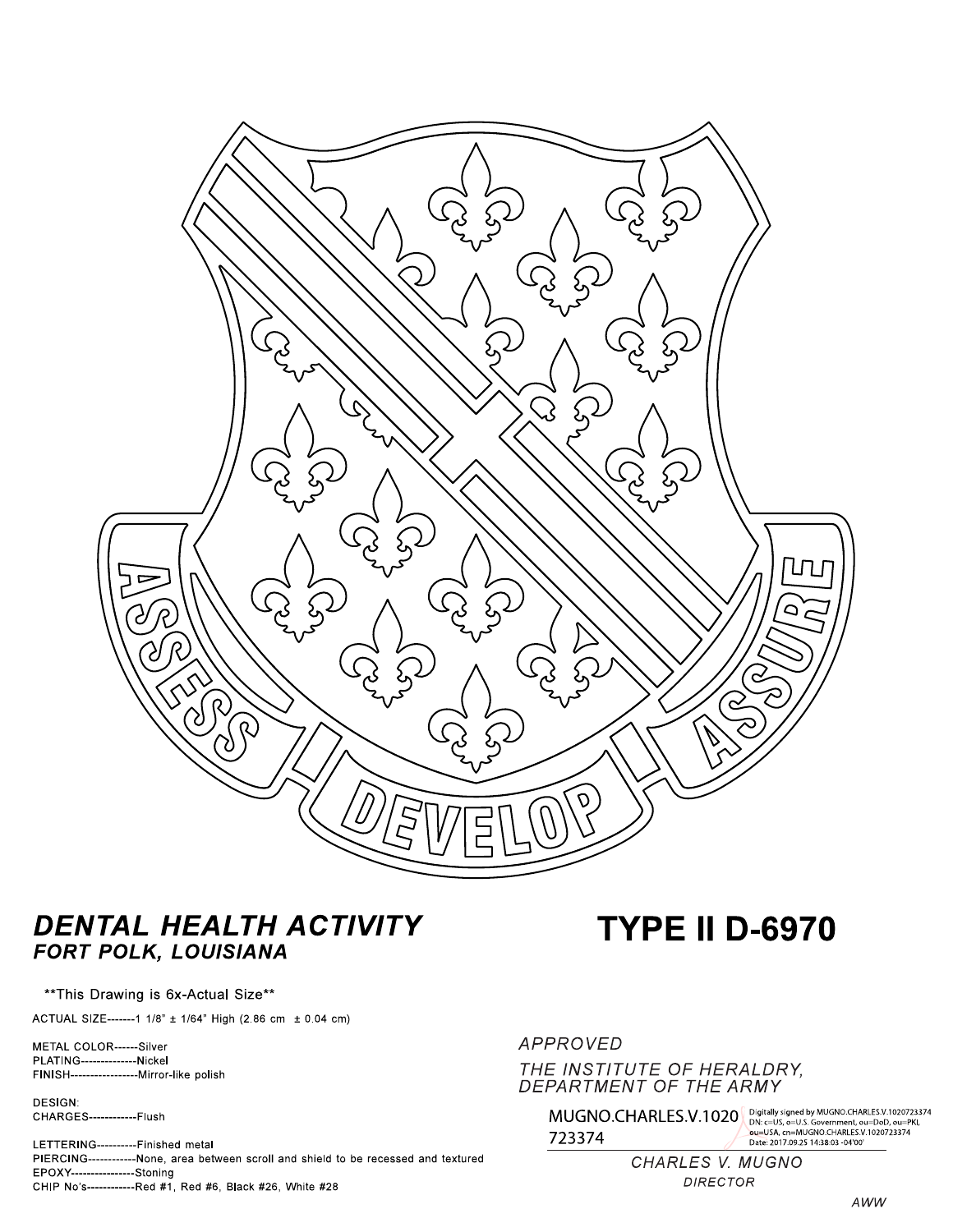

## DENTAL HEALTH ACTIVITY FORT POLK, LOUISIANA

#### \*\* This Drawing is 6x-Actual Size\*\*

ACTUAL SIZE-------1 1/8" ± 1/64" High (2.86 cm ± 0.04 cm)

METAL COLOR------Silver **PLATING--------------Nickel** 

**DESIGN:** CHARGES-------------Flush

LETTERING----------Finished metal PIERCING------------None, area between scroll and shield to be recessed and textured EPOXY----------------Stoning CHIP No's-------------Red #1, Red #6, Black #26, White #28

# **TYPE II D-6970**

### **APPROVED** THE INSTITUTE OF HERALDRY, DEPARTMENT OF THE ARMY

 $\rm \rm \gamma 13374 \rm \gamma 1441 \rm \gamma 1581 \rm \gamma 1491 \rm \gamma 1584 \rm \gamma 1591 \rm \gamma 1591 \rm \gamma 1591 \rm \gamma 1591 \rm \gamma 1591 \rm \gamma 1591 \rm \gamma 1591 \rm \gamma 1591 \rm \gamma 1591 \rm \gamma 1591 \rm \gamma 1591 \rm \gamma 1591 \rm \gamma 1591 \rm \gamma 1591 \rm \gamma 1591 \rm \gamma 1591 \rm \gamma 1591 \rm \gamma 1591 \rm \gamma 1591 \$ 

CHARLES V. MUGNO **DIRECTOR**